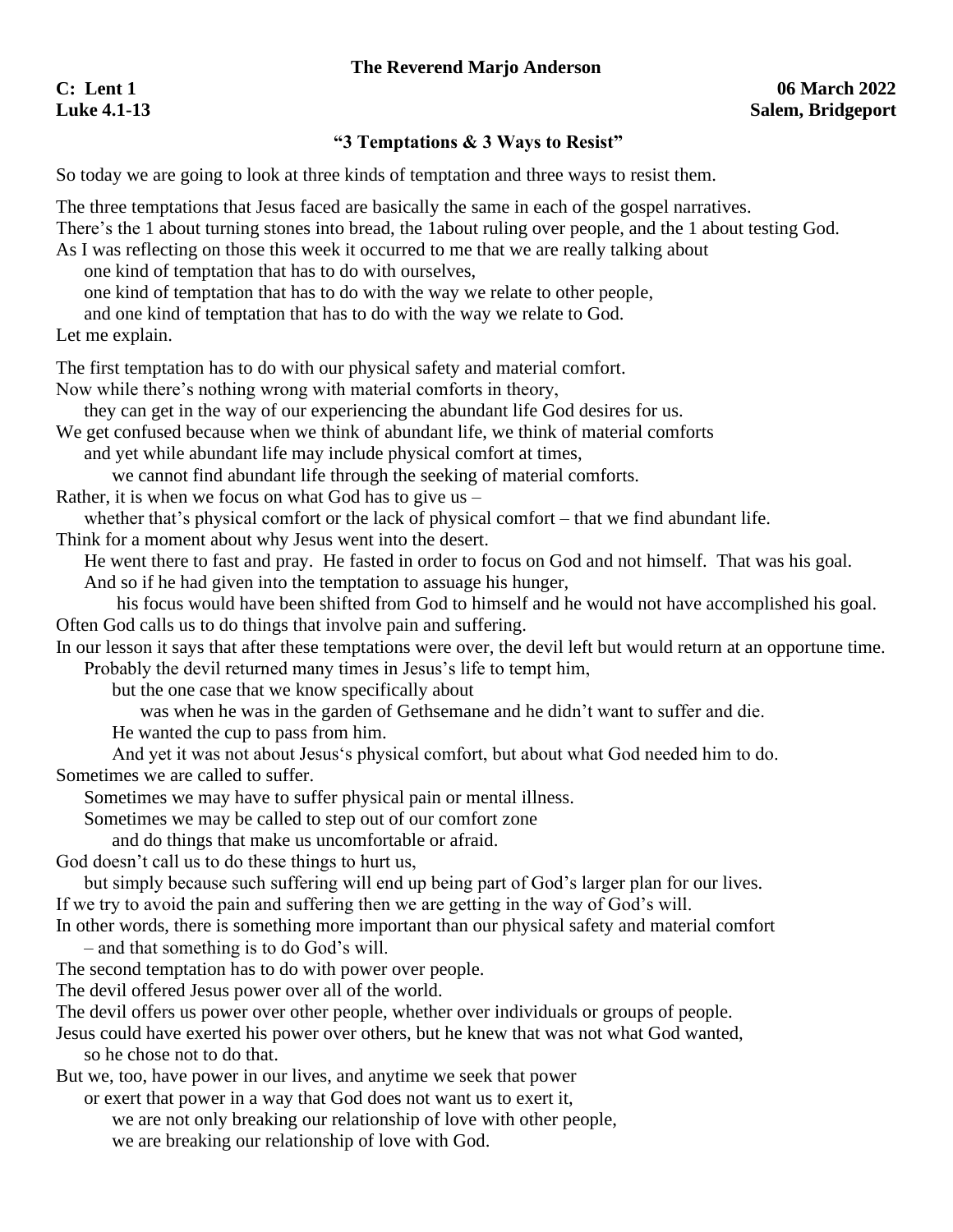The third temptation has to do with our relationship with God –

specifically whether we are following God or trying to lead God.

In this temptation, the devil says Jesus, "Do this and ask God to back you up".

But Jesus says "No! That's backwards!

God is the one who decides what I am to do and when I follow then God will back me up."

So many times we succumb to that temptation in our own lives, both as individuals and as a community of faith. How often do we decide what we want to do or decide what we think God wants us to do

and then we ask God to bless us and bless our decision.

That's very different than saying, "God, what would you have me do?" and then doing it no matter what it is. I was at a worship service several weeks ago and in the middle of a service the leader said,

"I feel the Spirit needs us to re-orient ourselves in this room so I'm going to ask you to move your chairs so that instead of facing this direction let's make them face this direction."

And so in the middle of worship we got up and moved chairs!

The leader continued by saying, "I'm not sure why God is calling us to do this,

but even though we don't understand the reason we need to obey.

Perhaps it's practice because God is going to ask us to do more things

that we can't see the rhyme or reason for

and we are going to have to obey no matter how crazy it seems."

What Jesus understood and what we need to understand

is that God is the leader and we are the followers – not vice versa.

So those are the three temptations.

The first is about our own self, our own physical safety and material comfort

and being willing to put those aside in order to put our focus on God.

The second is about our relationships of power over other people.

And the third is the temptation to direct God instead of following God's directions.

So those are the three temptations and now let's look at three ways to overcome them.

In the first temptation about material and physical comfort,

Jesus tells the devil, "Humans do not live by material comforts but by the word of God as found in scripture. Instead of thinking about our own physical safety and material comfort,

we need to focus on God's word as found in scripture.

We need to read God's word, reflect on God's word, study God's word, follow God's word, obey God's Word. So if it comes to a choice between worshipping in a way that meets my own personal desire,

or worshipping in a way that reaches out to those who don't know Christ,

the great commission in God's word determines that choice for us.

The second way of resisting temptation is to listen to God

in the voices of those over whom we have power or privilege,

for as we listen to "the least of these" we are listening to Jesus.

The third way of resisting temptation is to listen to God through prayer.

It's not up to us to decide how we are to live our lives,

or what we are to do either as individuals or as a faith community,

but rather it is up to us to discern God's will,

and once we discern God's will, we need to follow it – even if it makes no sense.

So we have three temptations –

one about our own physical comfort and material safety,

one about the relationships that we have with other people,

and one about the relationship that we have with God.

And the three ways to resist temptation are to listen to God through scripture, through people who have less power than us, and through prayer.